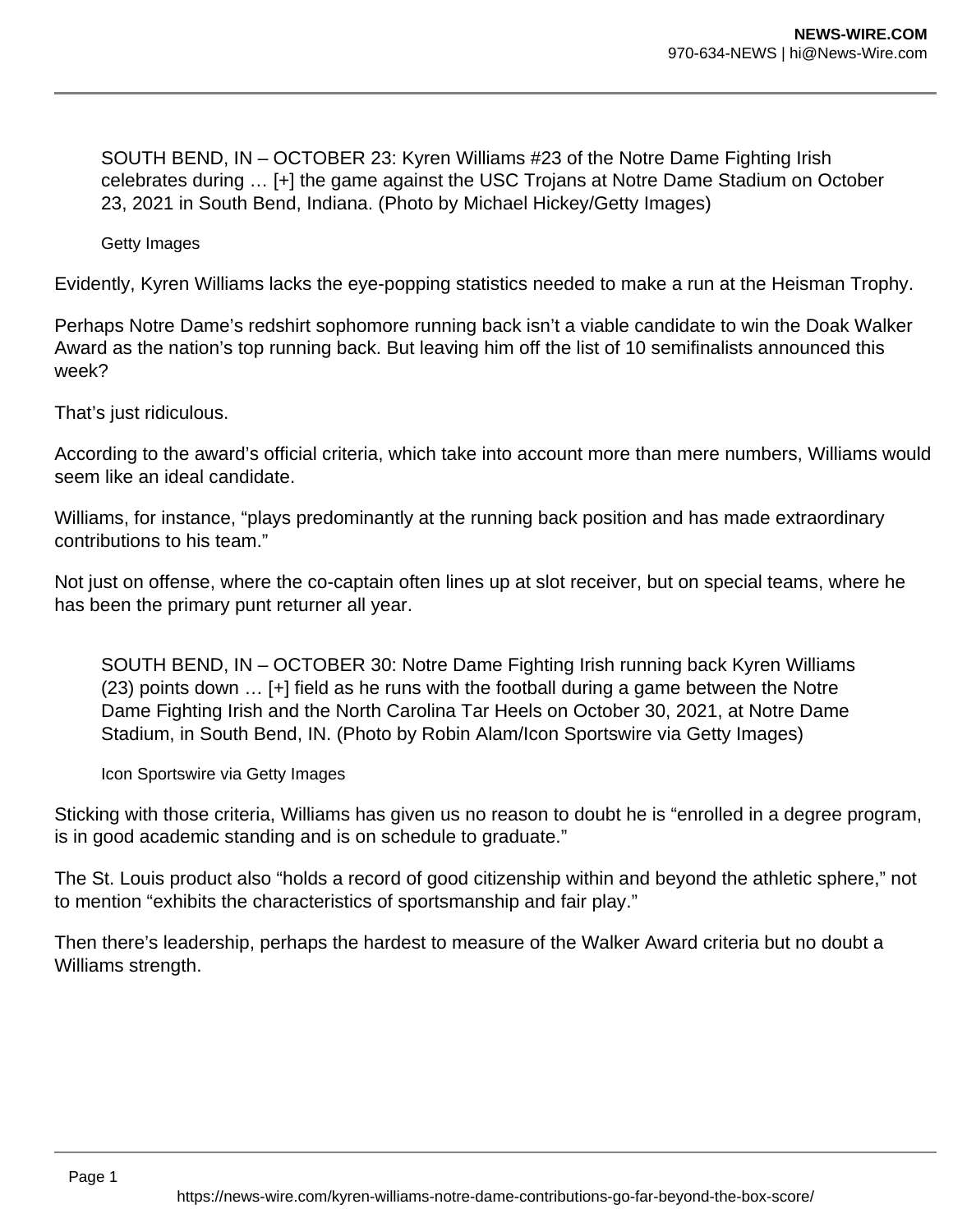"Honestly, that's who he is as a person," Notre Dame quarterback Jack Coan said after Williams' careerbest 199-yard rushing night against North Carolina. "Since I got here, just energy all the time. It's been unbelievable."

Coan's soft-spoken nature might have left a void on the Irish offense if not for Williams' ability to step up and fill it. And when safety Kyle Hamilton, the team's junior All-America candidate, went down with a knee injury on Oct. 23 against USC, it was Williams who took up the slack for that unit as well.

"Obviously Kyle being out affects a lot on the defense," Williams said. "I really don't know much about defense. I just try to encourage the players. I always talk to the guys. I'm always around there, just talking."

That vibe extends to the practice field, where Williams makes sure he brings it in 1-on-1 drills and makes "game-like" moves in team sessions, all with an eye toward preparing Irish defenders for Saturday's challenge.

His intensity in blitz pickup is the same in a Tuesday practice as it is when the lights go on at Notre Dame Stadium.

"I don't care what you play: special teams, defense, offense," Williams said. "I'm always going to talk to our teammates. I'm always just trying to lead them. In team periods, I'll tell (linebacker JD Bertrand), 'Let's work this.' I'll tell (senior safety Houston Griffith), 'Let's work this.' There's a lot of things that we do in practice that we both try to get better on."

SOUTH BEND, IN – SEPTEMBER 18: Notre Dame Fighting Irish running back Kyren Williams (23) celebrates … [+] with teammates after scoring a touchdown during a game between the Notre Dame Fighting Irish and the Purdue Boilermakers on September 18, 2021, at Notre Dame Stadium, in South Bend, In (Photo by Robin Alam/Icon Sportswire via Getty Images)

Icon Sportswire via Getty Images

Heading into the final two games of the regular season, starting with Saturday afternoon's Senior Day against Georgia Tech, Williams needs 135 rushing yards to reach 1,000 for the second straight season.

His 91-yard touchdown run against North Carolina on Oct. 30, in which he reversed field and unleashed the stiff-arm of the year before motoring down the left sideline, put all the best of Williams' traits on display.

Creativity. Determination. Dramatic flair.

"I couldn't believe it," Coan said. "That was one of the best runs I've seen in person. You know on the field he's never going to be denied. He's just an amazing competitor."